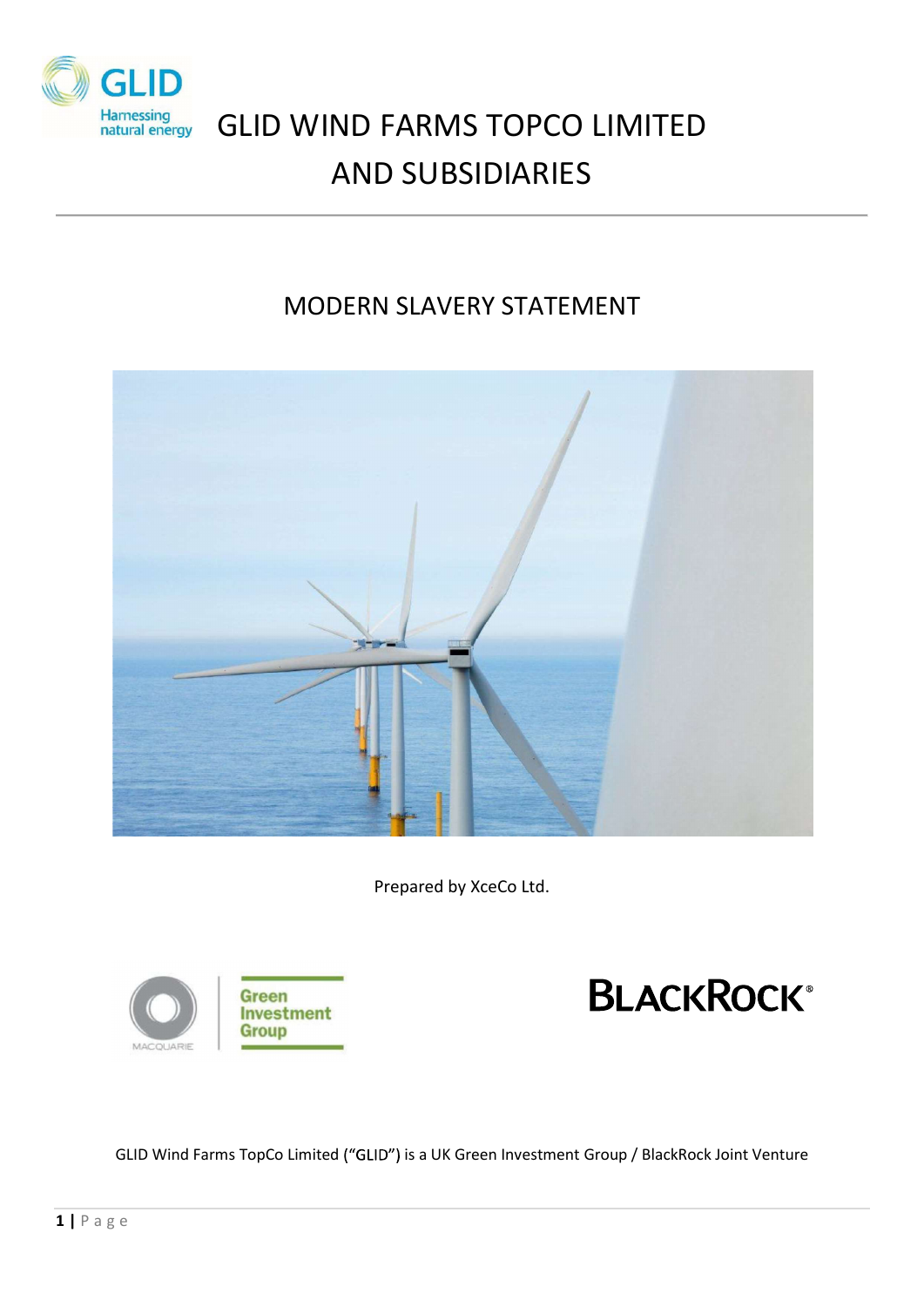#### Modern Slavery Act 2015 and Transparency in Supply Chains Act 2010

This statement, relating to the financial year ending  $31<sup>st</sup>$  December 2020, is made pursuant to section 54(1) of the Modern Slavery Act 2015 (the 'Act') and outlines the steps we have taken as an organisation to assess our operations and supply chains and mitigate any risk of slavery and human trafficking. GLID WIND FARMS TOPCO LIMITED and subsidiaries continue to be committed to conducting business ethically and responsibly and fully support the aims of the Act and associated standards. We are committed to tackling slavery and human trafficking wherever we can.

#### Our Organisation

GLID Wind Farms TopCo Ltd (GLID) are the Owners of two adjacent offshore wind farms, Lynn Wind Farm Limited and Inner Dowsing Wind Farm Limited (the subsidiaries), located in the North Sea 5km off the Lincolnshire coast, east of Skegness. They are part of the UK Continental Shelf Round 1 developments, are in their twelfth year of operation and continue to generate renewable energy in line with forecast plans.

GLID was established in 2008 and initially comprised a joint venture of 50% Centrica and 50% EIG. Following announcement of the exit of Centrica from the offshore wind business, ownership of GLID transferred to a JV partnership of Green Investment Group (GIG) (61%) and BlackRock (39%) on 1st April 2017. In August 2017 GIG joined forces with Macquarie Group, all three organisations have separate published modern slavery statements detailing their approach, policies and procedures to mitigate against slavery and human trafficking.

#### Our Commitment

GLID fully supports the aims of the Act and is committed to operating free from forced labour, slavery and human trafficking. We have zero tolerance approach to forced labour, slavery and human trafficking in any form, in any part of our business or supply chain.

### Steps taken to prevent modern slavery from occurring in our business and supply chains include: -

- Both GIG and Blackrock have supplier policies and procedures in place regarding Code of Conduct and Ethics which details their expectations in relation to human rights, inclusion, diversity and environmental sustainability.
- Clauses included in tender documents which specify compliance requirements regarding forced or involuntary labour.
- Only engaging with reputable and credible suppliers and advisers, whose staff are required to be trained in all aspects of legislation.
- Implementation of whistleblowing programs that encourage reporting of any illegal, unethical or even appearance of improper behaviour.

GLID therefore believe that the risk of involvement in modern slavery and human trafficking is low.

### Our Approach

**EXECUTE ASSEMBLARY**<br>
• Clauses included in tender documents which specify compliance requences<br>
involuntary labour.<br>
• Only engaging with reputable and credible suppliers and advisers, we<br>
trained in all aspects of legis GLID has no direct employees, management of the wind farms is enacted through a board containing directors from the both the JV partners. There are a number of long-term contracts in place to provide various services to the site. Almost 100% of the service provision is covered by two contracts, SiemensGamesa and XceCo. The operational organisation is depicted below: -